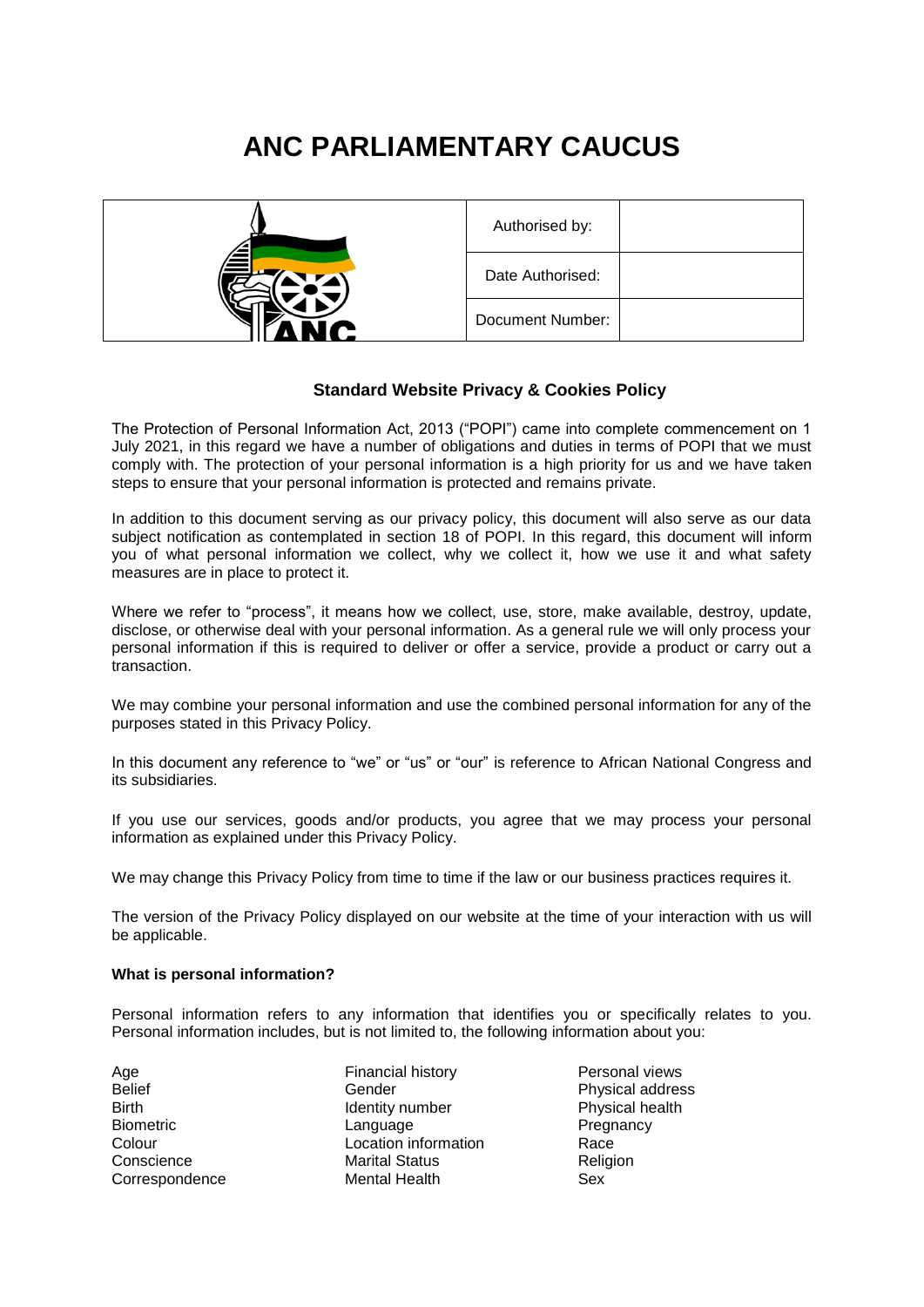Employment history **Personal opinions** 

Criminal history Medical History Sexual orientation Culture **Name** Name Social origin Disability **National Origin** Symbol Symbol Education Online identifier Telephone number E-mail address Other particular assignment Well, being Ethnic origin Personal preferences

# **Is the supply of the personal information voluntary or mandatory?**

The supply of certain personal information is mandatory, meaning we have to collect this personal information from you by law. If you do not supply this information, we cannot comply with our legal obligations. In this regard, if you do not supply this personal information, we cannot do business with you. We collect personal information as is required by the following legislation:

Basic Conditions of Employment Act, No 75 of 1997 Continuing Education and Training Act (previously known as Further Education and Training Colleges Act) 16 of 2006 Compensation for Occupational Injuries and Diseases Act, No. 130 of 1993 Credit Agreement Act, No. 75 of 1980 The Criminal Procedure Act, No. 51 of 1977 Debt Collectors Act, No. 114 of 1998 Employment Equity Act, No. 55 of 1998 Financial Intelligence Centre Act, No. 38 of 2001 Higher Education Act 101 of 1997 Income Tax Act 58 of 1962 Labour Relations Act, No 66 of 1995 National Credit Act, No. 34 of 2005 NQF Act No 67 of 2008 Pension Funds Act, No. 24 of 1956 Skills Development Act 97 of 1998 Unemployment Insurance Act, No. 63 of 2001 Financial Advisory and Intermediary Service Act, No. 37 of 2002 Occupational Health and Safety Act No. 85 of 1993 Prevention of Organised Crime Act No. 121 of 1998

In other instances, the supply of personal information is voluntary, which means there is no law imposed on us to collect this personal information. Even though there is no law that imposes the collection of the personal information, we require the personal information to deliver the products and/or services to you. In this regard, if you do not supply the personal information, we cannot do business with you.

# **When will we process your personal information?**

We will only process your personal information for lawful purposes relating to our business if the following applies:

- if you have consented thereto.
- if a person legally authorised by you, the law, or a court, has consented thereto.
- if it is necessary to conclude or perform under a contract, we have with you.
- if the law requires or permits it.
- if it is required to protect or pursue your, our or a third party's legitimate interest.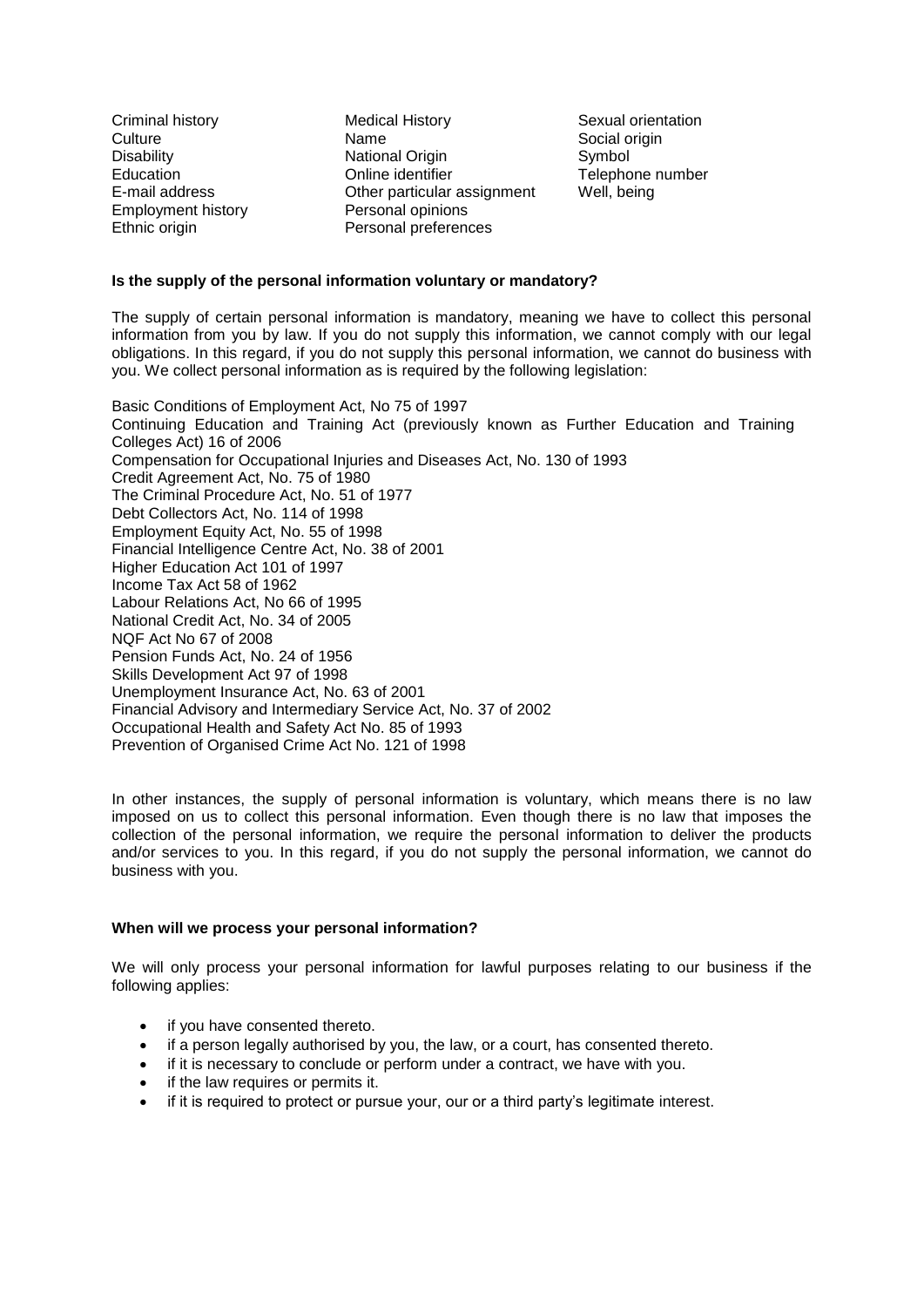# **What is special personal information?**

Special personal information is personal information about the following:

Biometric information Philosophical beliefs Sex life Ethnic origin **Race** Health Religious beliefs

Criminal behaviour Political persuasion Trade union membership

## **When will we process your special personal information?**

We may process your special personal information in the following circumstances:

- if you have consented to the processing.
- if the information is being used for any Human resource or payroll requirement.
- if the processing is needed to create, use, or protect a right or obligation in law.
- if the processing is for statistical or research purposes and all legal conditions are met.
- if the special personal information was made public by you.
- if the processing is required by law.
- if racial information is processed, and the processing is required to identify you; and / or if health information is processed, and the processing is to determine your insurance risk, or to comply with an insurance policy or to enforce an insurance right or obligation.

#### **When and from where we obtain personal information about you?**

We may collect personal information about you from the following sources:

- We may collect personal information directly from you.
- We may collect personal information from a public record.
- We may collect personal information from an area where you have deliberately made it public.
- We may collect information about you based on your use of our products, services, or service channels.
- We may collect information about you based on how you engage or interact with us such as via our support desk, emails, letters, telephone calls and surveys.
- We may collect personal information from a third party.
- We may collect personal information from another source if you give us consent to do so.

If the law requires us to do so, we will ask for your consent before collecting personal information about you from third parties.

The third parties from whom we may collect your personal information include, but are not limited to, the following:

- Partners of our company for any of the purposes identified in this Privacy Policy.
- your spouse, dependents, partners, employer, and other similar sources.
- attorneys, tracing agents, debt collectors and other persons that assist with the enforcement of agreements.
- payment processing services providers, merchants, banks, and other persons that assist with the processing of your payment instructions, like EFT transaction partners.
- insurers, brokers, other financial institutions, or other organisations that assist with insurance and assurance underwriting, the providing of insurance and assurance policies and products, the assessment of insurance and assurance claims and other related purposes.
- law enforcement and fraud prevention agencies and other persons tasked with the prevention and prosecution of crime;
- regulatory authorities, industry ombudsman, governmental departments, local and international tax authorities.
- trustees, Executors or Curators appointed by a court of law.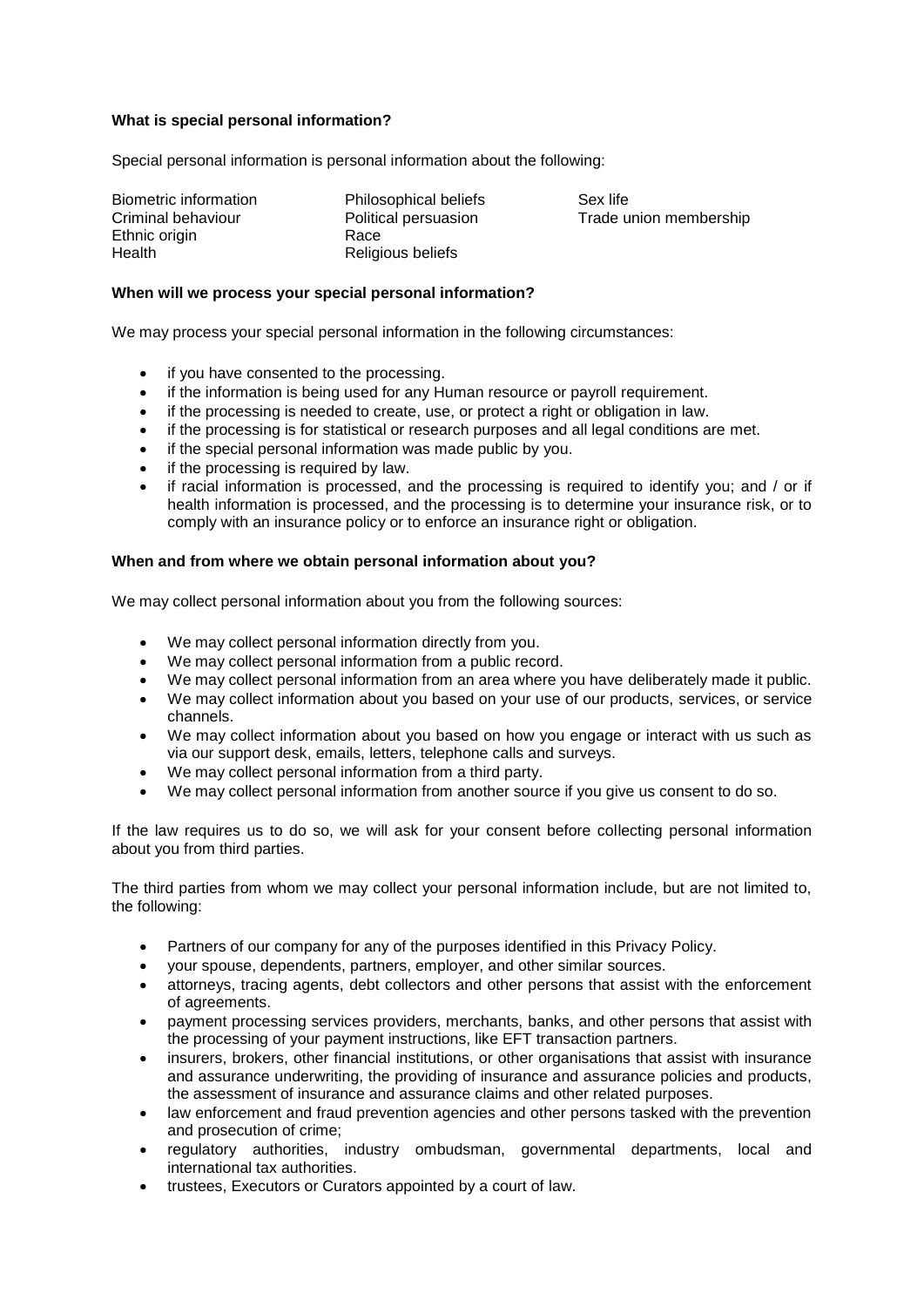- our service providers, agents and sub-contractors like couriers and other persons we use to offer and provide products and services to you.
- courts of law or tribunals.

# **Reasons we need to process your personal information.**

We will process your personal information for the following reasons:

- to provide you with products, goods, and services
- to market our products, goods, and services to you.
- to respond to your enquiries and complaints.
- to comply with legislative, regulatory, risk and compliance requirements (including directives, sanctions, and rules), voluntary and involuntary codes of conduct and industry agreements or to fulfil reporting requirements and information requests.
- to conduct market and behavioural research, including scoring and analysis to determine if you qualify for products and services or to determine your credit or insurance risk.
- to develop, test and improve products and services for you.
- for historical, statistical and research purposes, like market segmentation.
- to process payment instruments.
- to create, manufacture and print payment issues (like a payslip)
- to enable us to deliver goods, documents, or notices to you.
- for security, identity verification and to check the accuracy of your personal information.
- to communicate with you and carry out your instructions and requests.
- for member satisfaction surveys, promotional offerings.
- to enable you to take part in and make use of value-added products and services.
- $\bullet$ for any other related purposes.

## **How we use your personal information for marketing?**

- We will use your personal information to our products and services to you.
- We will do this in person, by post, telephone, or electronic channels such as SMS, email, and fax.
- If you are not our customer/member, or in any other instances where the law requires, we will only market to you by electronic communications with your consent.
- In all cases you can request us to stop sending marketing communications to you at any time.

#### **When how and with whom we share your personal information?**

In general, we will only share your personal information if any one or more of the following apply:

- if you have consented to this.
- if it is necessary to conclude or perform under a contract, we have with you;
- if the law requires it; and / or
- if it's necessary to protect or pursue your, our or a third party's legitimate interest.

#### **Under what circumstances will we transfer your information to other countries?**

We will only transfer your personal information to third parties in another country in any one or more of the following circumstances:

- where your personal information will be adequately protected under the other country's laws or an agreement with the third-party recipient.
- where the transfer is necessary to enter into or perform under a contract with you, or a contract with a third party that is in your interest.
- where you have consented to the transfer; and / or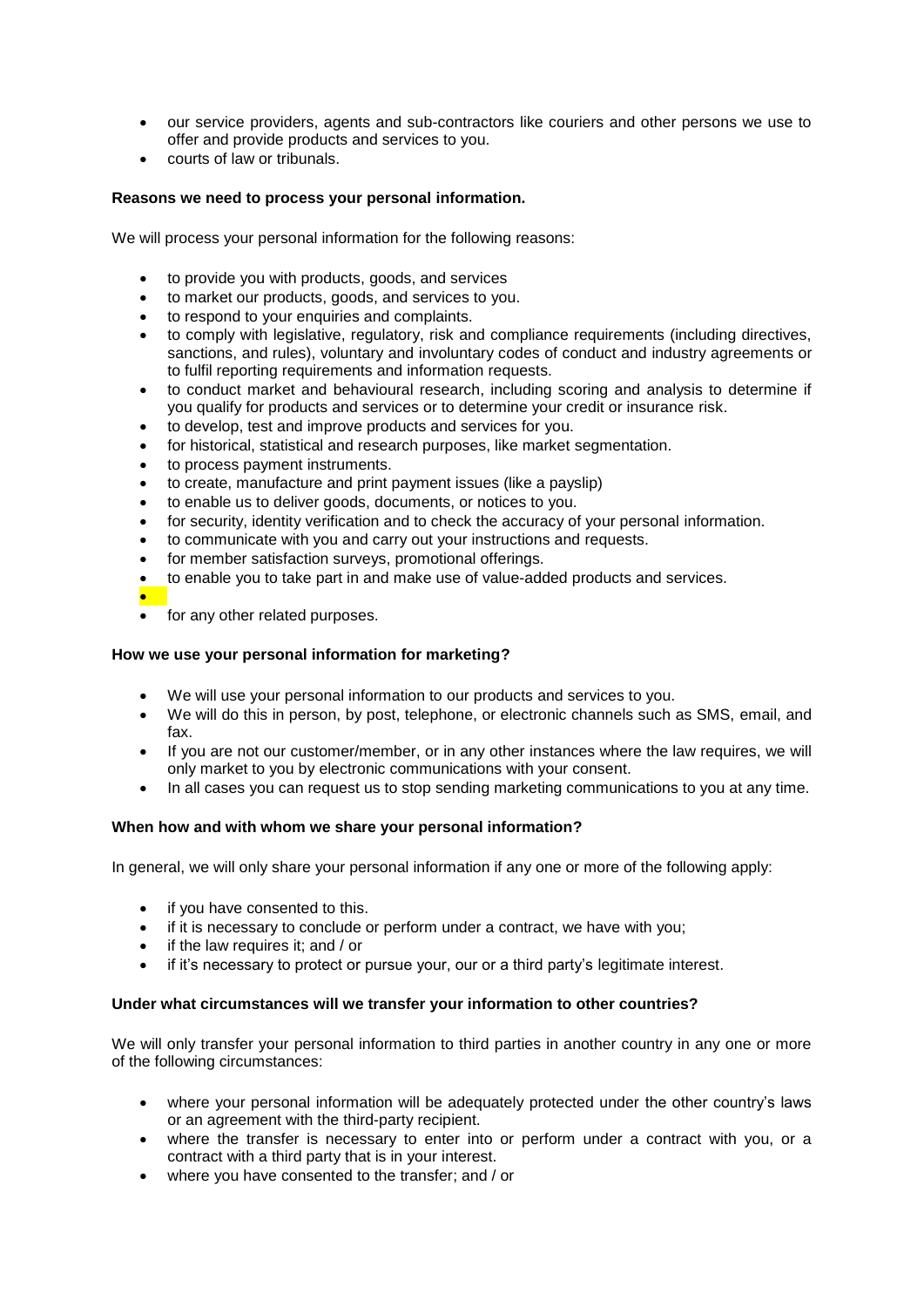where it is not reasonably practical to obtain your consent, the transfer is in your interest.

This transfer will happen within the requirements and safeguards of the law. Where possible, the party processing your personal information in the other country will agree to apply the same level of protection as available by law in your country or if the other country's laws provide better protection the other country's laws would be agreed to and applied.

#### **How we secure your personal information?**

- We will take appropriate and reasonable technical and organisational steps to protect your personal information according to industry best practices. Our security measures (including physical, technological, and procedural safeguards) will be appropriate and reasonable. This includes the following:
- keeping our systems secure (like monitoring access and usage);
- storing our records securely.
- controlling the access to our buildings, systems and/or records; and
- safely destroying or deleting records.
- Ensure compliance with best practice standards.

#### **How long do we keep your personal information?**

We will keep your personal information for as long as:

- the law requires us to keep it.
- a contract between you and us requires us to keep it.
- you have consented for us keeping it.
- we are required to keep it to achieve the purposes listed in this Privacy Policy.
- we require it for statistical or research purposes.
- a code of conduct requires us to keep it; and / or
- we require it for our lawful business purposes.

Take note: We may keep your personal information even if you no longer have a relationship with us, for the historical data that may be required by your employer or employee.

#### **Our cookie policy.**

A cookie is a small piece of data sent from our websites or applications to your computer or device hard drive or Internet browser where it is saved. The cookie contains information to personalise your experience on our websites or applications and may improve your experience on the websites or applications. The cookie will also identify your device, like the computer or smart phone.

By using our websites or applications you agree that cookies may be forwarded from the relevant website or application to your computer or device. The cookie will enable us to know that you have visited the website or application before and will identify you. We may also use the cookie to prevent fraud and for analytics.

#### **Your duties and rights about the personal information we have about you.**

You must provide proof of identity when enforcing the rights below.

You must inform us when your personal information changes.

Please contact our Information Officer to give effect to any of the below rights.

You have the right to request access to the personal information we have about you by contacting us. This includes requesting: